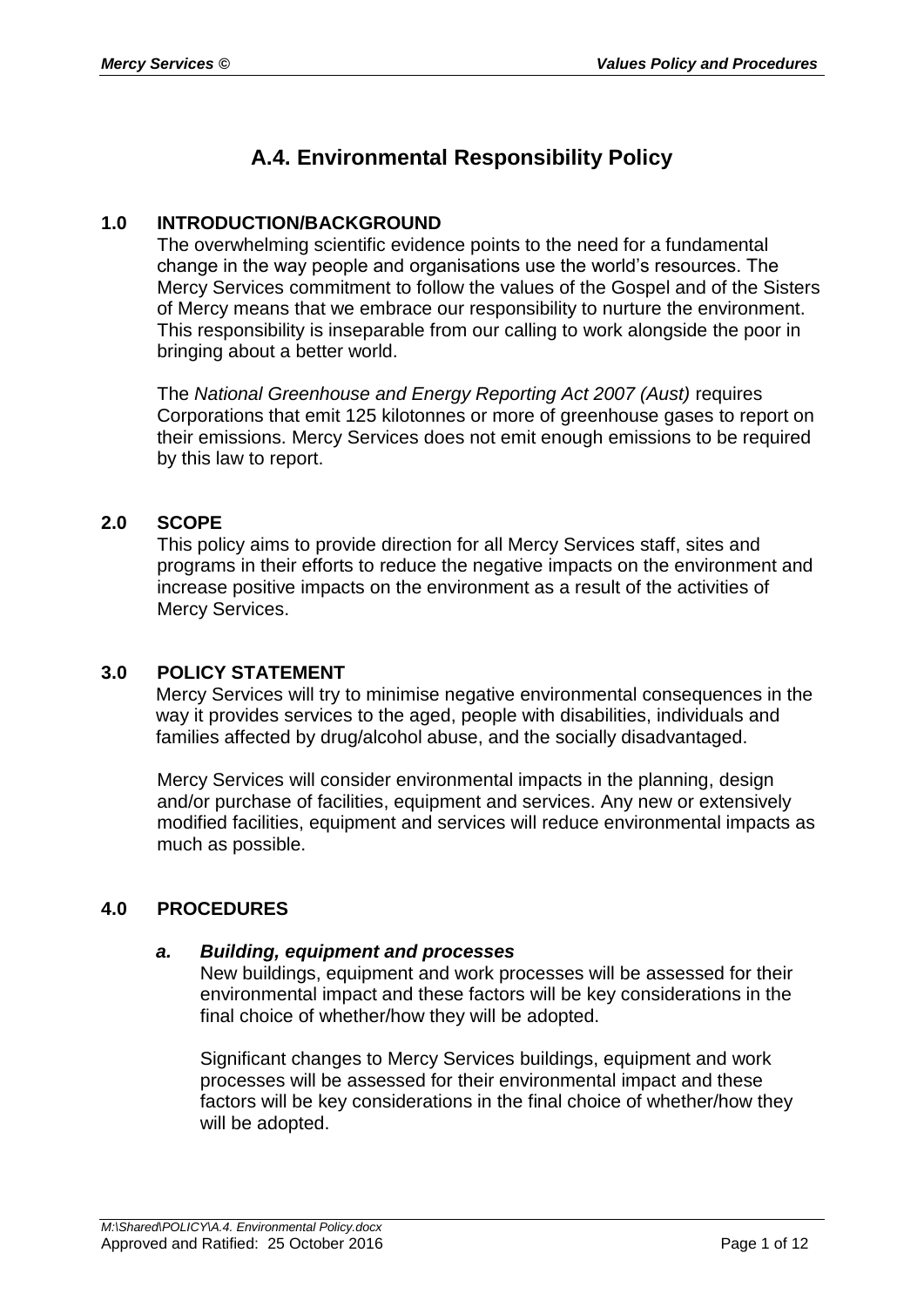### *b. Measuring and reporting environmental impact*

Mercy Services will measure its environmental impact water use and Greenhouse Gas Emissions. The Greenhouse Gas Emissions from direct and indirect sources will be reported.

Direct Greenhouse Gas Emissions (known as scope 1) include:

- Natural Gas used at Mercy Services sites (hot water, cooking):
- Transport fuels used by vehicles owned by Mercy Services; and
- Escaped Refrigerant Gases (mainly from site air conditioners).

Indirect Greenhouse Gas Emissions from the generation of electricity used by Mercy Services (known as scope 2).

Indirect Greenhouse Gas Emissions from source not owned or directly controlled by Mercy Services (scope 3)

- Air travel
- Waste to landfill
- Paper consumption
- Contractor owned vehicles (Taxi, hire car, other Community Transport)
- Indirect Greenhouse gases involved in extraction, production and transport of transport fuels for Mercy Services
- Indirect Greenhouse gases form the extraction, production and transport of fossil fuels involved in electricity and natural gas consumed by Mercy Services.
- Indirect Greenhouse gases involved in extraction, production and transport of water to Mercy Services

#### **Illustration: Sources of Greenhouse Gas Emissions included in Mercy Services reporting**

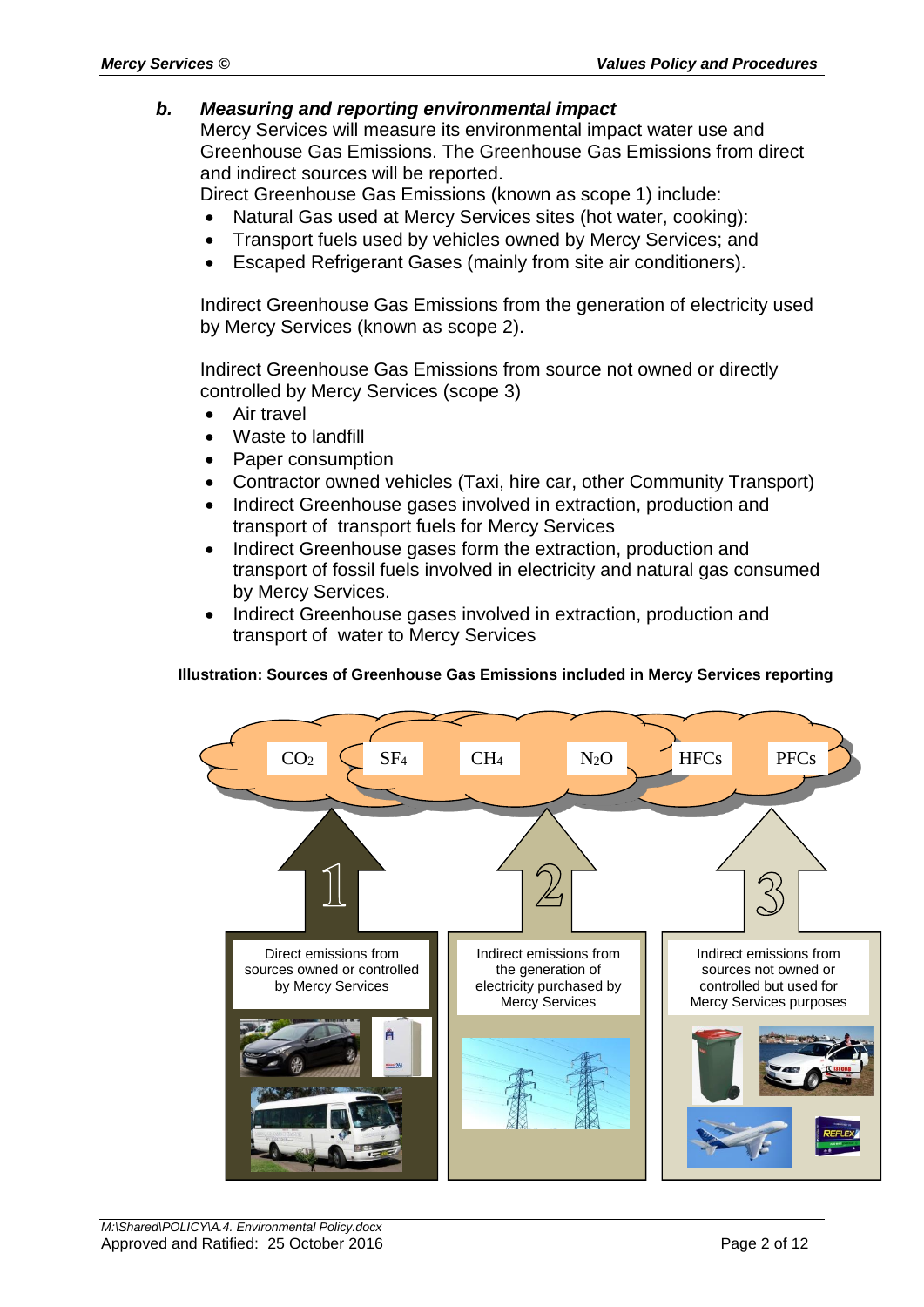Each financial year an annual report will detail the results and methodology of the Mercy Services environmental impact.

### *c. Comprehensive annual Sustainability Action Plan*

Each financial year Mercy Services will produce a Sustainability Action Plan detailing the actions, key performance indicators, timeline and person responsible.

The Sustainability Action Plan (see appendix 1) will address the following goals:

- 1. Ensure more efficient and sustainable use of resources by ensuring:
	- Reducing electricity use per service output by 25% by 2020 based on 2010 usage
	- Reducing transport fuel per km travelled by 20% by 2020 based on 2010 usage
	- Reducing gas use by 5% by 2020 based on 2010 usage
	- Reducing waste to landfill by 30% by 2020 based on 2010 usage
	- Reducing potable water used at each site by 10% by 2020
- 2. Integrate environmental sustainability into all facets of business planning and operation by ensuring:
	- Environmental responsibility is in part of annual business plans
	- Climate Change risks posed to Mercy Services are proactively addressed
	- Mercy Services Policies are aligned with and supportive of Mercy Services Environmental Goals
	- Personnel management supports Mercy Services environmental responsibility goals
	- Budgets, financial management support environmental responsibility goals
	- Procurement supports Mercy Services environmental responsibility goals
- 3. Promote environmental sustainability to all staff and stakeholders by ensuring:
	- Options for benchmarking with similar organisations are explored
	- Promotion of an organisational culture that values and advances environmental responsibility
	- Providing staff training to advance environmental responsibility
	- Improving environmental responsibility by external stakeholder

Mercy Services management will monitor progress towards implementing the Sustainability Action Plan. Mercy Services management will work with the responsible person to ensure success or adaptation of the Sustainability Action Plan.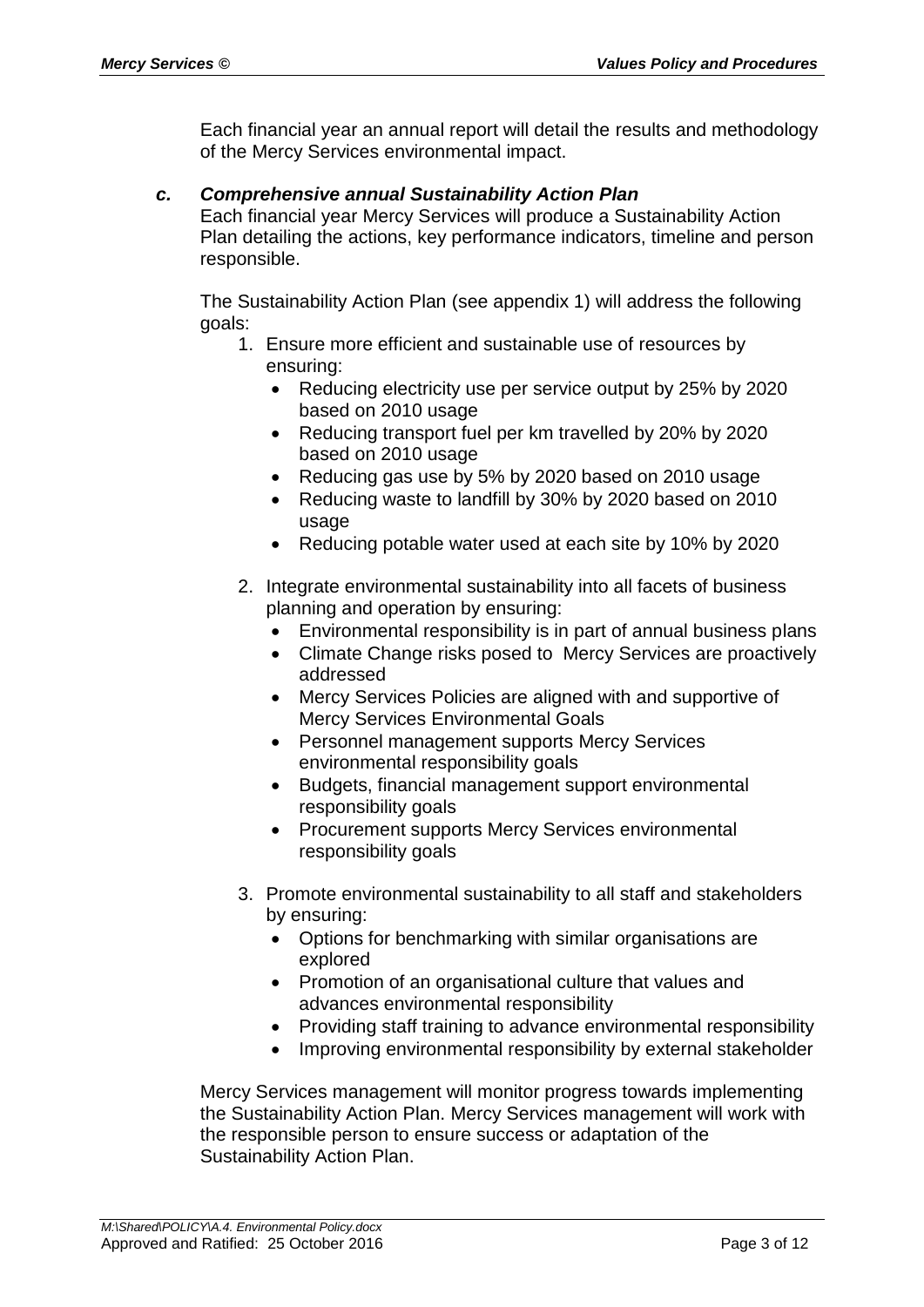## *d. Resourcing environmental responsibility*

Mercy Services management will ensure financial and other resources are available to implement the Sustainability Action Plan.

Mercy Services management will provide the time and resources to enable key staff to participate in the Mercy Services Environmental Responsibility Workgroup (Appendix 2).

Mercy Services will maintain membership of the NSW Government's Sustainability Advantage program (or similar) as a structured and assisted process for addressing environmental sustainability.

### *e. Carbon offsets*

Funds will be sought to purchase carbon offsets where efficiencies are insufficient to reduce greenhouse gases. For example staff who use organisation vehicles for personal use will have the option of paying nonprofit organisations such as Greenfleet who can plant trees to compensate for the impact of vehicle use.

## *f. Training and Education*

- Education on the Mercy Services Environmental Responsibility Policy will be incorporated into Orientation of new staff/volunteers
- Training and education will be provided or sourced for key Mercy Services staff/volunteers to assist them to meet the role required of them in the Sustainability Action Plan
- Regular education opportunities will be utilised to encourage environmental responsibility among staff/volunteers/clients, other services and the public e.g., items in the Mercy Matters Newsletter, sharing our experience with other services through workshops.

## **4.1 Compliance**

Compliance with this policy is being measured by:

- a) Production of an annual report on environmental impacts
- b) Production of an annual Sustainability Action Plan

# **4.2 Evaluation**

The performance indicators for the evaluation of this policy are:

a) Successful attainment of reduction targets 4.0.c.1 above

### **5.0 REFERENCES**

| 1. Current Issues          | nil<br>a)                                                                 |
|----------------------------|---------------------------------------------------------------------------|
| 1. Australian Standards    | nil<br>a)                                                                 |
| 2. Legislation             | National Greenhouse and Energy Reporting Act, 2007 (Cth)<br>a             |
|                            | National Greenhouse and Energy Reporting Regulations,<br>b)<br>2008 (Cth) |
| 3. Professional guidelines | nil<br>a                                                                  |
| 4. Codes of Practice       | nil<br>a                                                                  |
| 5. Codes of Ethics         | Australian Association of Social Workers Code of Ethics<br>a)             |
|                            | http://www.aasw.asn.au/document/item/1201                                 |
|                            | Australian Psychological Association Code of Ethics<br>b                  |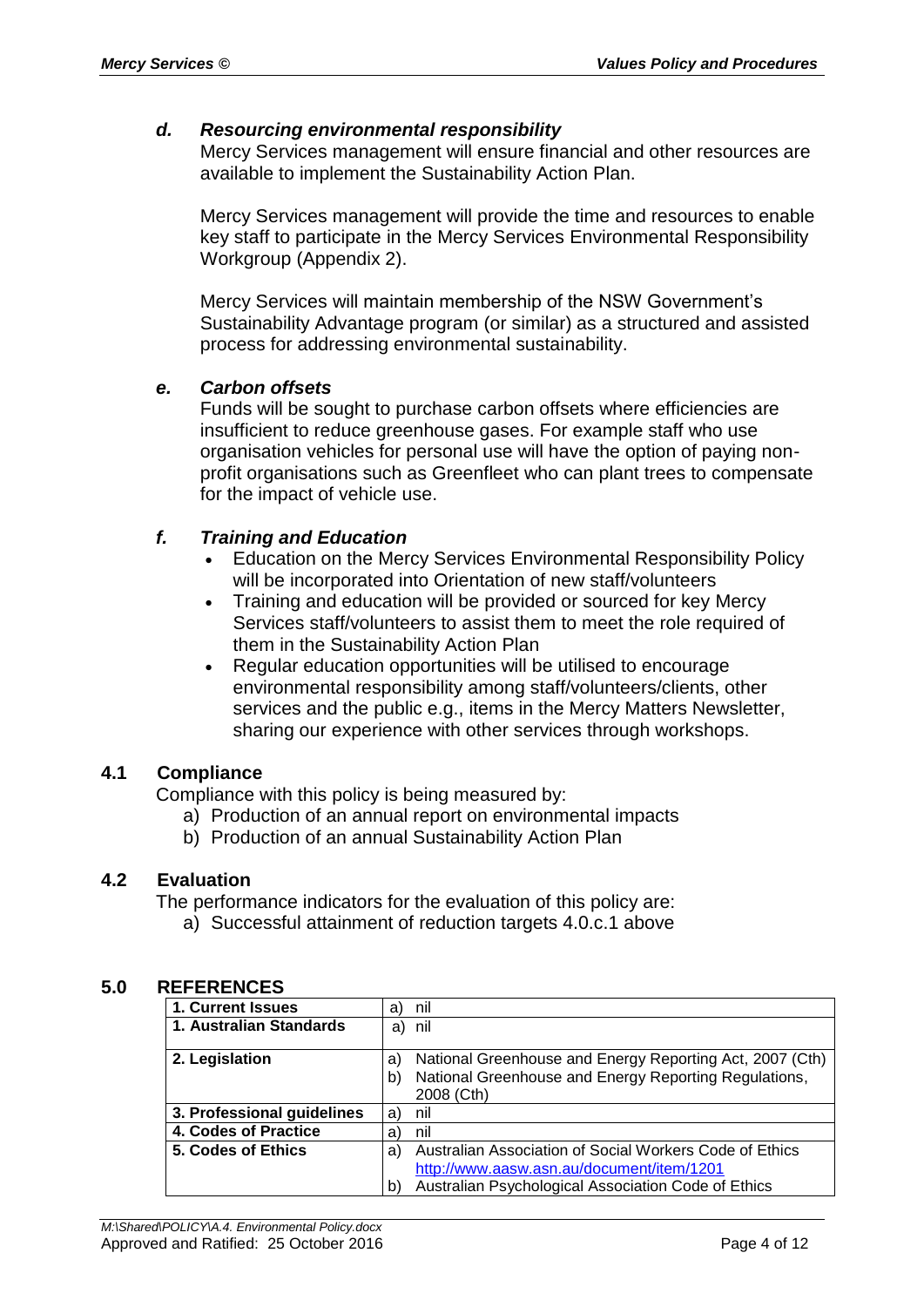|                                 |    | http://www.psychology.org.au/Assets/Files/Code Ethics 20<br>07.pdf |
|---------------------------------|----|--------------------------------------------------------------------|
|                                 | C) | The Nursing and Midwifery Board of Australia. Registration         |
|                                 |    | Requirements                                                       |
|                                 |    | http://www.nursingmidwiferyboard.gov.au/Registration-              |
|                                 |    | Standards.aspx                                                     |
|                                 | d) | Integrity in the Service of the Church                             |
|                                 |    | https://www.catholic.org.au/media-centre/media-                    |
|                                 |    | releases/cat_view/10-organisations/38-national-committee-          |
|                                 |    | for-professional-standards                                         |
|                                 | e) | Mercy Services Code of Conduct                                     |
| 6. Evidence                     | a) | Pope Francis Encyclical Letter: Laudato Si                         |
|                                 |    | (On Care For Our Common Home)                                      |
|                                 |    | http://w2.vatican.va/content/francesco/en/encyclicals/docum        |
|                                 |    | ents/papa-francesco 20150524 enciclica-laudato-si.html             |
|                                 | b) | Australian Catholic Bishops Conference (2002) A New                |
|                                 |    | Earth: The Environmental Challenge                                 |
|                                 |    | http://www.catholicearthcareoz.net/pdf/2002_new_earth_en           |
|                                 |    | vironmental_challenge.pdf                                          |
|                                 | C) | Australian Catholic Bishops Conference (2005) Climate              |
|                                 |    | Change: Our Responsibility to Sustain God's Earth                  |
|                                 |    | http://www.acbc.catholic.org.au/documents/2005111913.pdf           |
|                                 | d) | <b>Energy Smart</b>                                                |
|                                 |    | http://www.energysmart.com.au/wes/default.asp                      |
|                                 | e) | Energy Star ® http://www.energystar.gov.au/index.html              |
|                                 | f) | Greenfleet http://www.greenfleet.com.au/index.asp                  |
|                                 | g) | NSW Dept of Energy, Utilities and Sustainability                   |
|                                 |    | http://www.deus.nsw.gov.au/index.asp                               |
|                                 | h) | Straine, G., and Oxley, N., (2007) For Creed and Creation:         |
|                                 |    | A Simple Guidebook For Running A Greener Church                    |
|                                 |    | http://www.rcdow.org.uk/fileupload/upload/forcreedandcreat         |
|                                 |    | ionfinal1532007221129.pdf                                          |
|                                 | i) | Waste reduction http://www.wrapp.nsw.gov.au/                       |
| <b>7. Mercy Services Values</b> | a) | Justice, Respect, Care, Unity, Service                             |

# **6.0 OTHER RELATED POLICIES AND PROCEDURES**

- A.01 Mission and Philosophy
- A.03 Code of Conduct Staff/Volunteers
- C.01 Management Roles and Responsibilities
- C.02 Strategic Planning
- C.03 Operational Planning
- C.04 Program performance and monitoring
- C.05 Quality Improvement
- C.06 Risk management
- D.01 Budget Planning
- D.02 Fundraising
- D.03 Investment Planning
- D.04 Payments
- D.07 Asset purchase and maintenance
- D.08 Vehicle Management
- E.03 Meeting Individual Needs
- F.04 Learning and development
- F.06 Management of Poor Conduct or Performance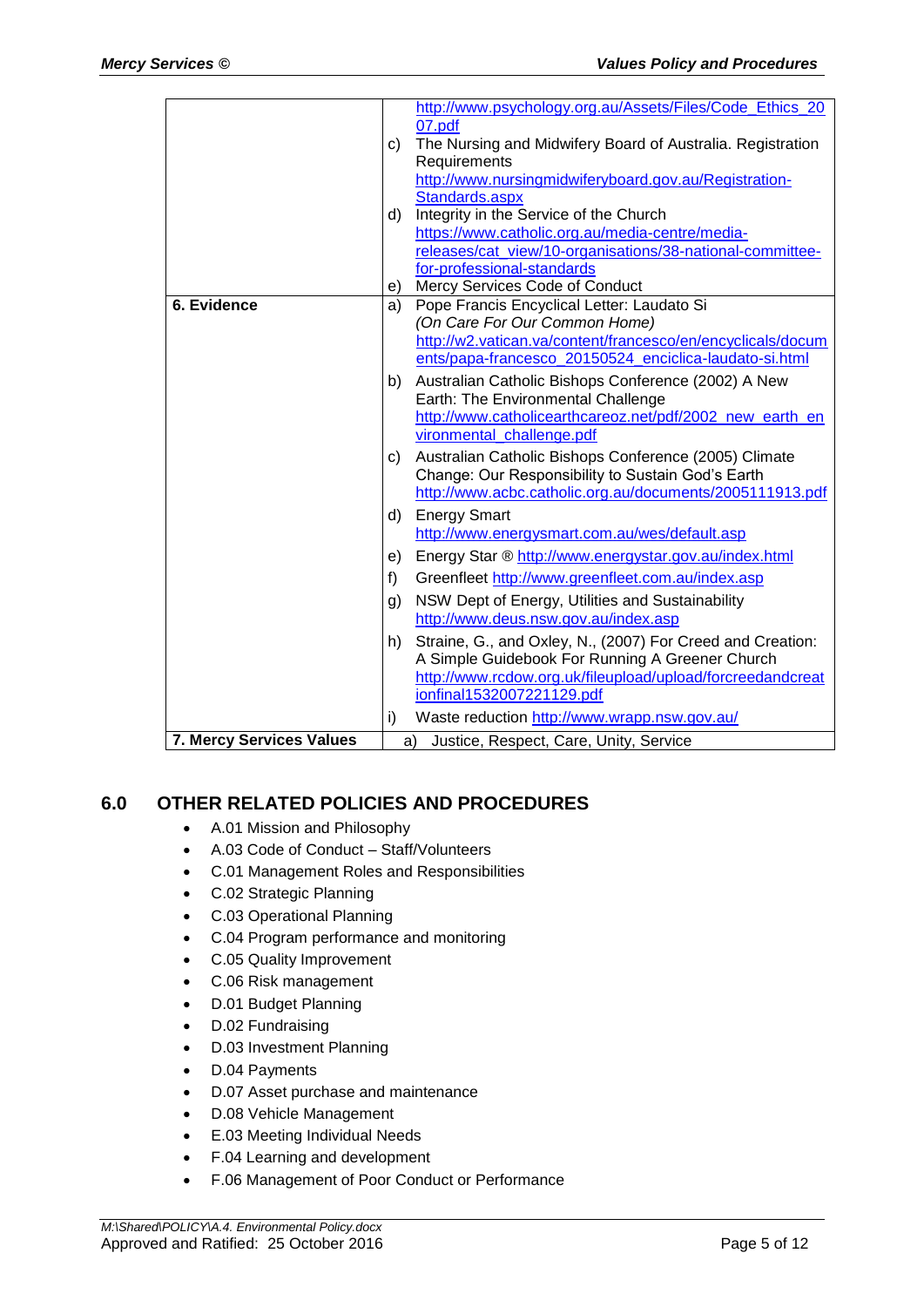- G.19 Offices and Buildings WHS Management
- G.20 Safer Driving Policy
- G.21 Vehicle

# **7.0 RELATIONSHIP WITH STANDARDS**

| <b>Aged Care</b>                                                                     | <b>Home Care Standards</b>                               | <b>Disability</b>                         | <b>EQuIP</b>     |
|--------------------------------------------------------------------------------------|----------------------------------------------------------|-------------------------------------------|------------------|
| <b>Accreditation Standards</b>                                                       |                                                          | <b>Standards</b>                          | <b>Standards</b> |
| 1.1, 1.2, 1.3, 1.5, 1.6, 1.7,<br>1.8, 1.9, 4.1, 4.2, 4.3, 4.4,<br>4.5, 4.6, 4.7, 4.8 | 1.2, 1.3, 1.4, 1.5, 1.6, 1.7,<br>1.8, 2.2, 2.3, 2.4, 3.5 | 1.3, 6.1, 6.2, 6.3, 6.4,<br>6.5, 6.6, 6.7 | 3.2.2, 3.2.3     |

## **8.0 DOCUMENT CHANGES RECORD**

| <b>Dates of</b><br>change | <b>Section altered</b>                                                                                                                                                                                      |                            | <b>Natures of changes made</b>                                                                                                                                                                                                                                                                             |  |  |
|---------------------------|-------------------------------------------------------------------------------------------------------------------------------------------------------------------------------------------------------------|----------------------------|------------------------------------------------------------------------------------------------------------------------------------------------------------------------------------------------------------------------------------------------------------------------------------------------------------|--|--|
| 01/10/2007                | all                                                                                                                                                                                                         |                            | Policy created                                                                                                                                                                                                                                                                                             |  |  |
| 13/03/2009                | Current 1.0 and 5.0<br>a)<br>Current 1.0, 2.0 and 3.0<br>b)<br><b>Current 5.0 References</b><br>C)<br>Current 6.0<br>d)<br>Current 7.0<br>e)                                                                | a)<br>b)<br>C)<br>d)       | Information of Greenhouse Gas<br>Emission reporting Law added<br>Created from previous versions Policy<br>Statement<br>Created from previous reference<br>section with additional information<br>Updated with details of new Policy<br>names and references<br>e) EQuIP Standards replace QMS<br>Standards |  |  |
| 14/03/2011                | $4.0a-d$<br>a)<br>7.0<br>b)<br>Appendices 1 and 2<br>C)                                                                                                                                                     |                            | a. Completely rewritten<br>b. Replace HACC Standards and CACP<br><b>Standards with Community Care</b><br>Common Standards and update to<br><b>EQuIP 5 Standards</b><br>c. Added                                                                                                                            |  |  |
| 20/07/2012                | 5.0 References<br>a)<br>b) Appendix 1                                                                                                                                                                       | a)                         | <b>Added Current Issues</b><br>b) Updated                                                                                                                                                                                                                                                                  |  |  |
| 10/10/2012                | All sections                                                                                                                                                                                                |                            | Organisation name updated.                                                                                                                                                                                                                                                                                 |  |  |
| 01/07/2014                | a) 4.0.b. Measuring and reporting<br>environmental impact<br>b) 4.1 Compliance and 4.2<br>Evaluation<br>c) 5.0 References<br>d) 7.0 Relationship to Standards<br>e) Appendix 1Sustainability Action<br>Plan |                            | a) Add details and illustration of scope 1,<br>2, and 3 emissions<br>b) New sections<br>c) Included Codes of Ethics<br>d) Add Aged Care Standards and update<br><b>Disability Standards</b><br>e) Updated for 2014-15                                                                                      |  |  |
| 31/10/2014                | a) Appendix 2 Workgroup Terms of<br>Reference                                                                                                                                                               |                            | a) Membership now each site and<br>frequency of meetings every six<br>months                                                                                                                                                                                                                               |  |  |
| 08/02/2016                | 1.0 Introduction<br>a)<br>2.0 Scope<br>b)<br>5.0 References: Evidence<br>c)<br>Appendix 1<br>d)<br>Appendix 2<br>e)                                                                                         | a)<br>b)<br>c)<br>d)<br>e) | Minor rewording<br>Minor rewording<br>Add Pope Francis' Encyclical<br>Updated for 2015-16<br>Added NECC and Carrington site                                                                                                                                                                                |  |  |
| 25/10/2016                | Appendix 1<br>a)                                                                                                                                                                                            | a)                         | Updated for 2016-17                                                                                                                                                                                                                                                                                        |  |  |
| Review due<br>20/10/2016  |                                                                                                                                                                                                             |                            |                                                                                                                                                                                                                                                                                                            |  |  |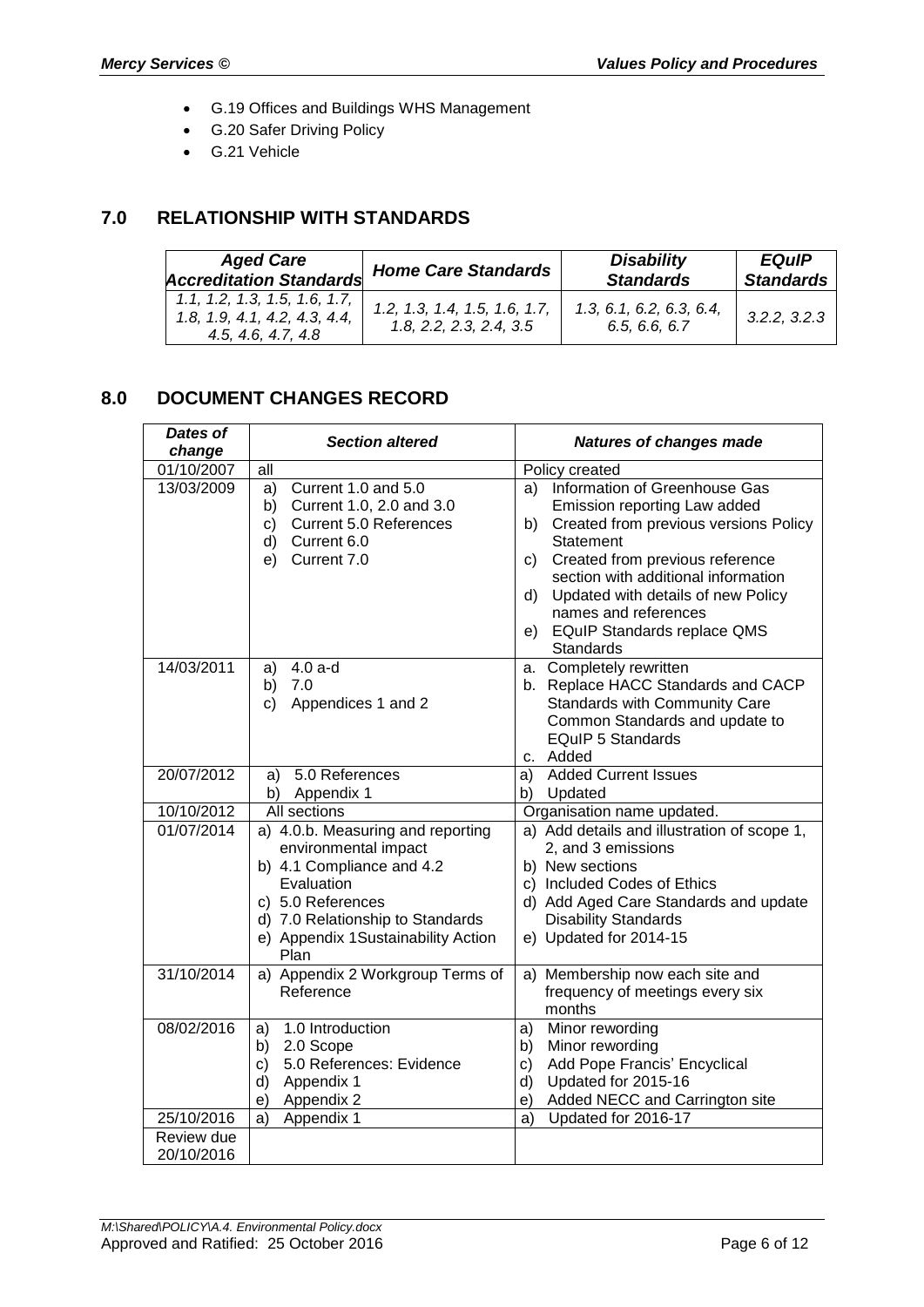# **Appendix 1 Mercy Services Sustainability Action Plan 2016-2017**

| <b>Sustainability goal</b>                                                                           | 1. Ensure more efficient and sustainable use of resources                                                                                                                           |                                |                                                                                                                 |                                                                                |  |
|------------------------------------------------------------------------------------------------------|-------------------------------------------------------------------------------------------------------------------------------------------------------------------------------------|--------------------------------|-----------------------------------------------------------------------------------------------------------------|--------------------------------------------------------------------------------|--|
| Project                                                                                              | <b>Strategic actions</b>                                                                                                                                                            | <b>Target date</b>             | <b>KPI</b>                                                                                                      | <b>Responsible</b><br>person                                                   |  |
| 1.a Reducing<br>electricity use<br>per service<br>output by 25%<br>by 2020 based<br>on 2010<br>usage | 1. Measure electricity use at each site and<br>report this to staff quarterly. Site<br>information communicated to Managers<br>for further feedback to<br>staff/volunteers/clients. | ongoing                        | Data entered into excel spreadsheet<br>Half yearly reports produced and communicated to<br><b>Site Managers</b> | Accounts and<br>Administrative Clerk                                           |  |
|                                                                                                      | 2. Continue replacing lights and equipment<br>with more efficient versions as<br>opportunities arise.                                                                               | ongoing                        | At least meeting annual Kilowatt electricity reduction<br>target.                                               | Managers and<br>Singleton<br>Maintenance<br>Officer                            |  |
|                                                                                                      | 3. Investigate the suitability of Voltage<br>Power Optimisation at Singleton                                                                                                        | Seek<br>professional<br>advice | Consultant report o the suitability of Voltage Power<br>Optimisation at Singleton                               | Singleton<br>Maintenance Officer                                               |  |
|                                                                                                      | 4. Sustainability Advantage consultant to<br>assist sites to meet separately and<br>develop their own environmental project<br>and targets                                          | March $-$<br><b>June 2017</b>  | Each site has its own sustainability projects                                                                   | Sustainability<br>Advantage<br>consultant and<br>Manager<br><b>Tighes Hill</b> |  |
| 1.c. Reducing gas<br>use by 5% by<br>2020 based<br>on 2010<br>usage                                  | 1. Measure gas use at each site quarterly<br>and report this to staff quarterly.                                                                                                    | Ongoing                        | Data entered into excel spreadsheet<br>Half yearly reports produced and communicated to<br>Site Managers        | Accounts and<br>Administrative<br><b>Clerk</b>                                 |  |
|                                                                                                      | 2. Continue replacing equipment with more<br>efficient versions as opportunities arise.                                                                                             | ongoing                        | At least meeting annual natural gas reduction target.                                                           | Managers and<br>Singleton<br>Maintenance<br>Officer                            |  |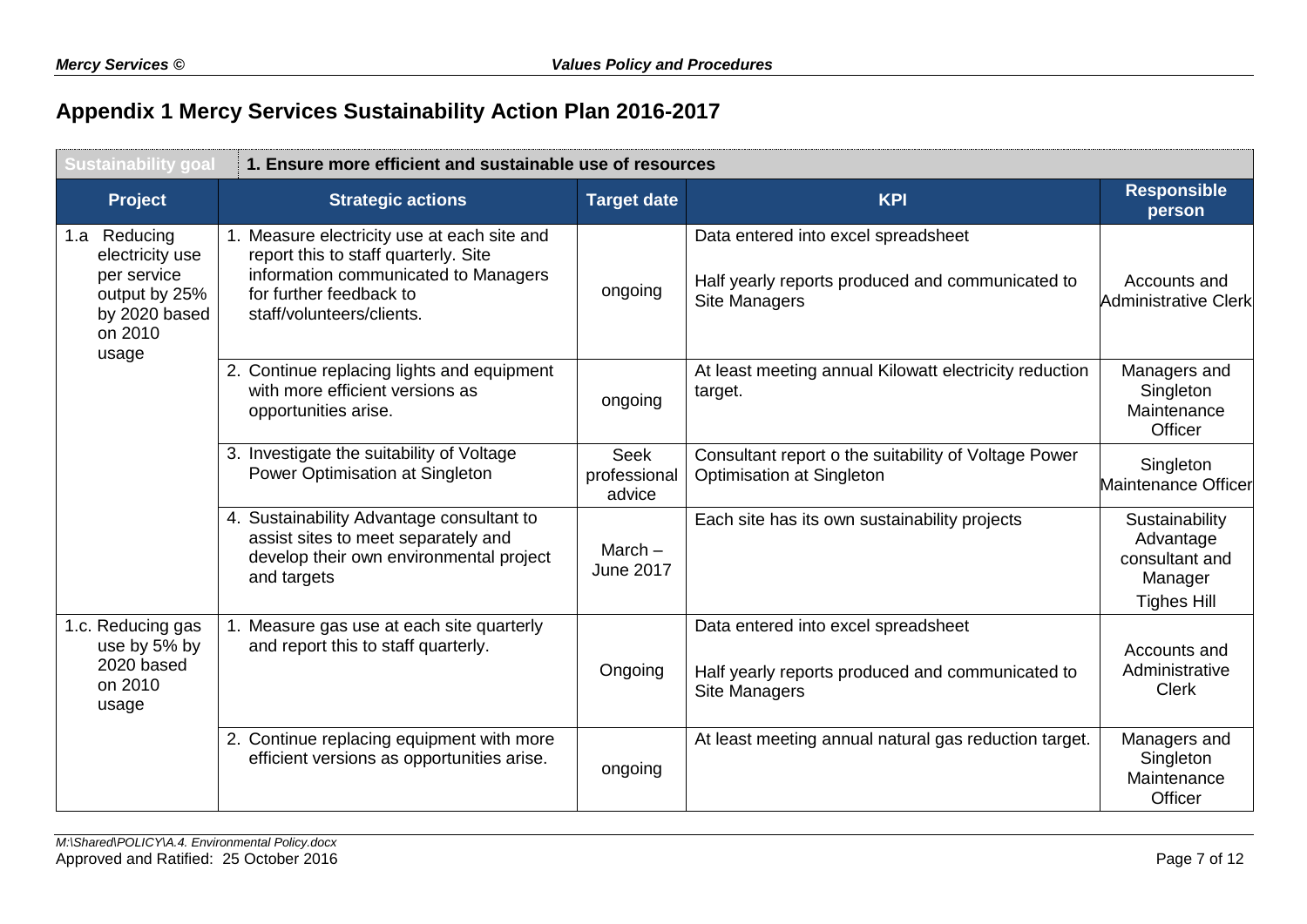|                                                                          | 3. Sustainability Advantage consultant to<br>assist sites to meet separately and<br>develop their own environmental project<br>and targets                                       | March $-$<br><b>June 2017</b> | Each site has its own sustainability projects                                                                                | Sustainability<br>Advantage<br>consultant and<br>Manager<br><b>Tighes Hill</b> |
|--------------------------------------------------------------------------|----------------------------------------------------------------------------------------------------------------------------------------------------------------------------------|-------------------------------|------------------------------------------------------------------------------------------------------------------------------|--------------------------------------------------------------------------------|
| 1.b. Reducing<br>transport fuel<br>per km<br>travelled by<br>20% by 2020 | 1. Measure monthly fuel use for each vehicle<br>in Mercy Services fleet and email results<br>to all drivers with Coordinators to provide<br>feedback to staff on use of vehicles | Ongoing                       | Data entered into excel spreadsheet<br>Half yearly reports produced and communicated to<br>Site Managers                     | Accounts and<br><b>Administrative Clerk</b>                                    |
| based on<br>2010 usage                                                   | 2. Calculate the fuel and other savings from<br>the vehicle option of purchase and short-<br>term use before resale.                                                             | May 2017                      | Report produced showing comparison with other<br>vehicle purchase and use options.                                           | Finance Manager                                                                |
|                                                                          | 3. Staff educated in fuel efficient driving<br>techniques                                                                                                                        | March 2017                    | Fuel efficiency education to be included in Safer<br>driving training                                                        | Manager<br>West Wallsend                                                       |
|                                                                          | 4. Staff/volunteers/clients reminded of fuel<br>efficient driving techniques in newsletter<br>article                                                                            | April 2017                    | At least meeting annual transport fuel reduction<br>target.                                                                  | Manager<br><b>Tighes Hill</b>                                                  |
|                                                                          | 5. Sustainability Advantage consultant to<br>assist sites to meet separately and<br>develop their own environmental project<br>and targets                                       | March $-$<br><b>June 2017</b> | Each site has its own sustainability projects                                                                                | Sustainability<br>Advantage<br>consultant and<br>Manager<br><b>Tighes Hill</b> |
| 1.d. Reducing<br>waste to<br>landfill by 30%<br>by 2020 based<br>on 2010 | Measure waste to landfill from each site<br>quarterly and report this to staff quarterly.                                                                                        | Ongoing                       | Data entered into excel spreadsheet<br>Half yearly reports produced and communicated to<br><b>Site Managers</b>              | Accounts and<br>Administrative<br><b>Clerk</b>                                 |
| usage                                                                    | Conduct an annual waste bin inspection<br>2.<br>to identify waste that can have been<br>composted or recycled and report photos<br>and results to all staff.                     | May 2017                      | Email sent to people at each site informing them of<br>their sites progress in waste reduction and correct<br>waste disposal | Manager<br><b>Tighes Hill</b>                                                  |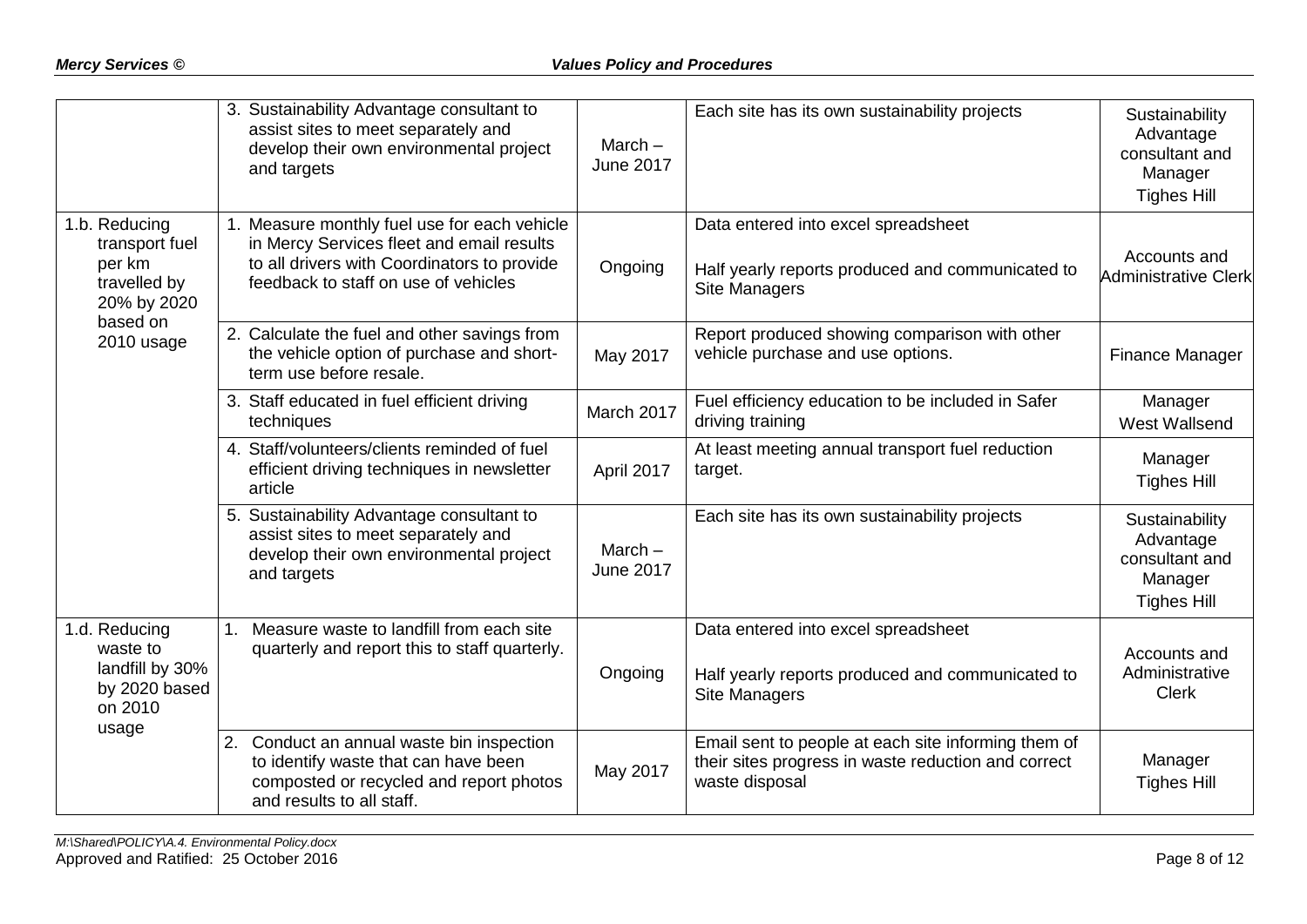|                                                                          | Continue making use of recycling and<br>3.<br>composting options                                                                           | Ongoing                       | At least meeting annual waste to landfill reduction<br>target.                | Site Managers                                                                  |
|--------------------------------------------------------------------------|--------------------------------------------------------------------------------------------------------------------------------------------|-------------------------------|-------------------------------------------------------------------------------|--------------------------------------------------------------------------------|
|                                                                          | 4. Sustainability Advantage consultant to<br>assist sites to meet separately and<br>develop their own environmental project<br>and targets | March $-$<br><b>June 2017</b> | Each site has its own sustainability projects                                 | Sustainability<br>Advantage<br>consultant and<br>Manager<br><b>Tighes Hill</b> |
| 1.e. Reducing<br>potable water<br>used at each<br>site by 10% by<br>2020 | Measure water use at each site quarterly<br>and report to all staff.                                                                       | Ongoing                       | Data entered into Excel spreadsheet and emailed to<br>all sites for follow up | Accounts and<br>Administrative<br><b>Clerk</b>                                 |
|                                                                          | Newsletter article reminding people of<br>importance of conserving potable water                                                           | Jan 2017                      | At least meeting annual potable water use reduction<br>target.                | <b>Manager Tighes</b><br>Hill                                                  |
|                                                                          | Work with Sugarloaf Croquet Club to<br>3.<br>reduce water use or increase water<br>storage                                                 | Ongoing                       | Water usage at West Wallsend reduces                                          | Manager<br>West Wallsend                                                       |
|                                                                          | 4. Sustainability Advantage consultant to<br>assist sites to meet separately and<br>develop their own environmental project<br>and targets | March $-$<br><b>June 2017</b> | Each site has its own sustainability projects                                 | Sustainability<br>Advantage<br>consultant and<br>Manager<br><b>Tighes Hill</b> |

| <b>Sustainability goal</b>                                                  | 2. Integrate environmental sustainability into all facets of business planning and operation                                                                                    |                    |                                                                                                               |                           |  |
|-----------------------------------------------------------------------------|---------------------------------------------------------------------------------------------------------------------------------------------------------------------------------|--------------------|---------------------------------------------------------------------------------------------------------------|---------------------------|--|
| <b>Project</b>                                                              | <b>Strategic actions</b>                                                                                                                                                        | <b>Target date</b> | <b>KPI</b>                                                                                                    | <b>Responsible person</b> |  |
| 2.a. Environmental<br>responsibility is<br>part of annual<br>business plans | Each program's annual Operational Plan<br>includes environmental responsibility initiatives<br>and targets and that these are aligned to Mercy<br>Services strategic objectives | Ongoing            | 100% of program's annual Operational<br>Plans include environmental<br>responsibility initiatives and targets | CEO                       |  |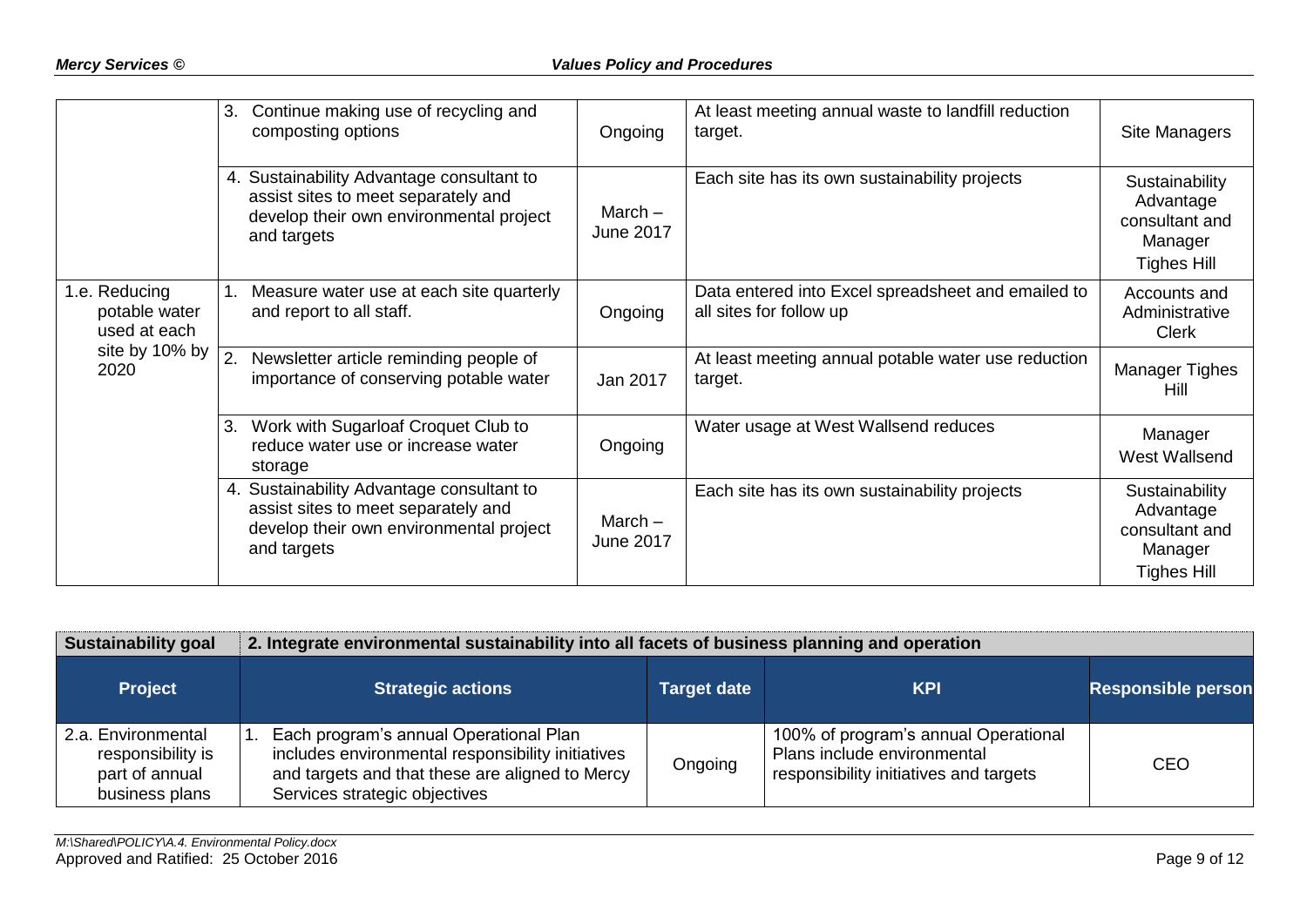| <b>Sustainability goal</b>                                                                        | 2. Integrate environmental sustainability into all facets of business planning and operation                                                                                                              |                                          |                                                                                                                                                                                                                                                |                                                             |  |  |
|---------------------------------------------------------------------------------------------------|-----------------------------------------------------------------------------------------------------------------------------------------------------------------------------------------------------------|------------------------------------------|------------------------------------------------------------------------------------------------------------------------------------------------------------------------------------------------------------------------------------------------|-------------------------------------------------------------|--|--|
| <b>Project</b>                                                                                    | <b>Strategic actions</b>                                                                                                                                                                                  | <b>Target date</b>                       | <b>KPI</b>                                                                                                                                                                                                                                     | <b>Responsible person</b>                                   |  |  |
|                                                                                                   | 2.<br>Regular reporting to Coordinators and<br>Management on environmental responsibility<br>progress                                                                                                     | August 2016<br>Feb 2017                  | Data entered into Excel spreadsheet<br>and emailed to all<br>Coordinators/Managers for follow up                                                                                                                                               | Accounts and<br>Administrative<br><b>Clerk</b>              |  |  |
|                                                                                                   | 3. Ensure all Managers are actively involved in<br>overseeing achievement in sustainability goals<br>and are held accountable for failures and<br>successes.                                              | At least at<br>Review and<br>Development | CEO and Managers/Director of Care to<br>discuss Manager's progress of<br>sustainability goals                                                                                                                                                  | <b>CEO</b>                                                  |  |  |
| 2.b. Proactively<br>address risks<br><b>Climate Change</b><br>poses to Mercy<br><b>Services</b>   | Climate Change risks are identified and controls<br>put in place                                                                                                                                          | <b>July 2016</b>                         | Climate Change risks are included in<br>organisational Risk Register identified<br>climate change risks.                                                                                                                                       | <b>Manager Tighes</b><br>Hill                               |  |  |
| 2.c. Budgets,<br>financial<br>management<br>support                                               | 1. Ensure current information, access to<br>sustainability consultants and networking with<br>other sustainability focused organisations in this<br>sector,                                               | <b>July 2016</b>                         | Maintain membership of Sustainability<br>Advantage                                                                                                                                                                                             | <b>CEO</b>                                                  |  |  |
| environmental<br>responsibility<br>goals                                                          | 2. Put aside funds to implement cost effective<br>resource efficiency projects and undertake<br>regular reviews of our procurement systems and<br>purchasing practices against best practice<br>criteria. | Ongoing                                  | Addressed in regular reports to<br>Management Team/CEO                                                                                                                                                                                         | Finance Manager                                             |  |  |
| 2.d. Procurement<br>supports Mercy<br><b>Services</b><br>environmental<br>responsibility<br>goals | Engage with our key suppliers regarding<br>1.<br>sustainability specification, requirements and<br>continuous improvements.                                                                               | April 2017                               | Letter written to suppliers on Mercy<br>Services efforts and encouragement that<br>suppliers assess what more they can do<br>and whether Mercy Services has any<br>sustainability<br>specifications/requirements that are<br>required of them. | <b>Finance Manager</b><br>and Manager<br><b>Tighes Hill</b> |  |  |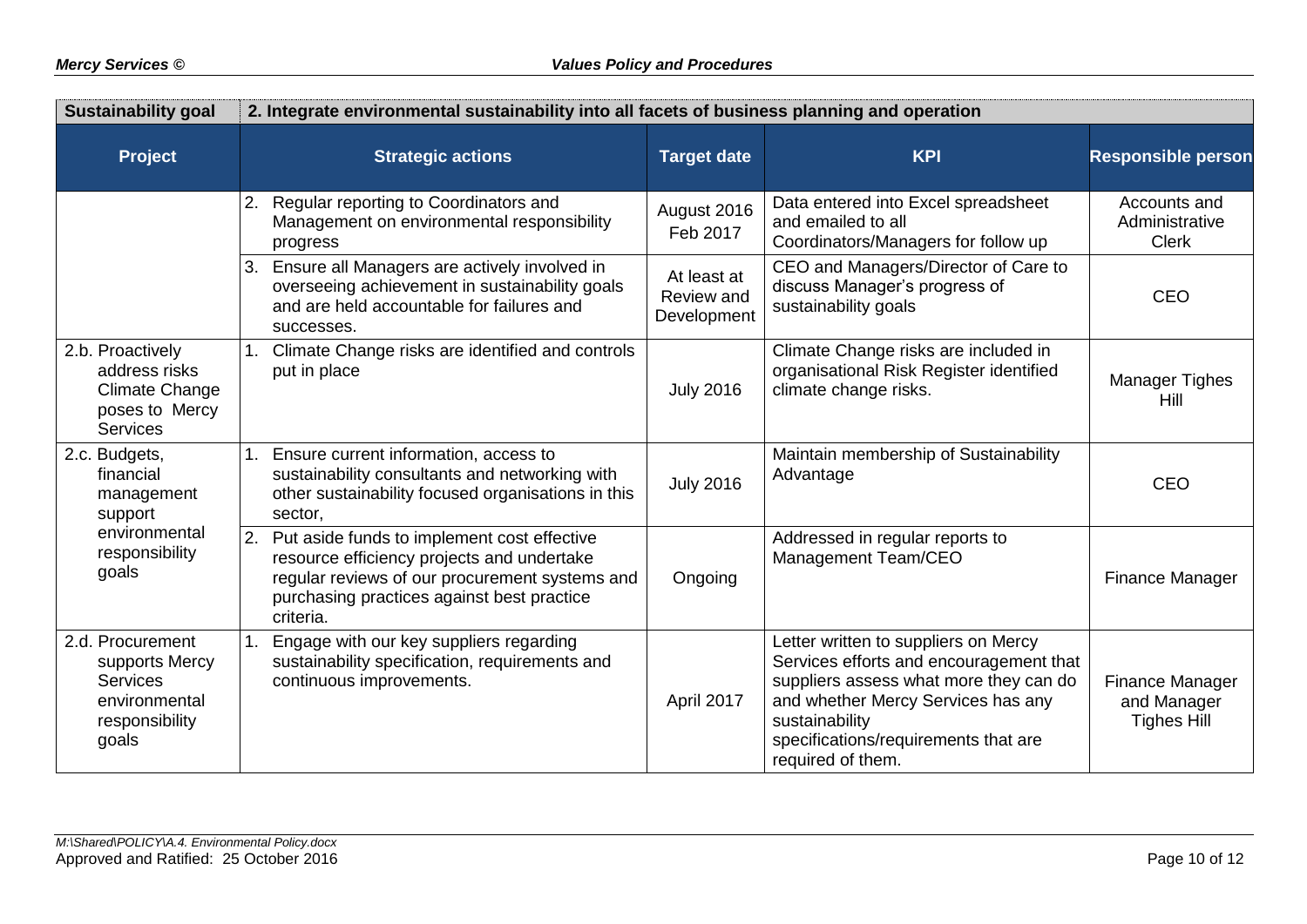| <b>Sustainability goal</b>                                                          | 3. Promote environmental sustainability to all staff and stakeholders                                                                                                                                                                                                                                                                                                                                                              |                            |                                                                                                          |                                                     |  |
|-------------------------------------------------------------------------------------|------------------------------------------------------------------------------------------------------------------------------------------------------------------------------------------------------------------------------------------------------------------------------------------------------------------------------------------------------------------------------------------------------------------------------------|----------------------------|----------------------------------------------------------------------------------------------------------|-----------------------------------------------------|--|
| <b>Project</b>                                                                      | <b>Strategic actions</b>                                                                                                                                                                                                                                                                                                                                                                                                           | <b>Target date</b>         | <b>KPI</b>                                                                                               | <b>Responsible person</b>                           |  |
| <b>Explore options</b><br>3.a.<br>for benchmarking<br>with similar<br>organisations | Enter environmental data into the Aged &<br>Community Services NSW & ACT, Aged Care<br>Resource Data Management Tool                                                                                                                                                                                                                                                                                                               | Jan 2017                   | Suitable benchmarks incorporated into<br>Mercy Services Sustainability Action Plan<br>KPIs and reporting | Accounts and<br>Administrative<br><b>Clerk</b>      |  |
|                                                                                     | Environmental Responsibility Work Group and<br>2.<br>site meetings to discuss appropriate to<br>communicate Mercy Services corporate<br>sustainability vision and goals to<br>clients/customers and feedback is sought (e.g.,<br>items in 6 newsletters a year, significant dates on<br>Mercy Services website calendar and 1 religious<br>service, signs at each site reporting on its<br>water/gas/electricity/gas/fuel savings) | March-<br><b>June 2017</b> | Report to Management Team details<br>implementation of the communication<br>plan                         | Manager<br><b>Tighes Hill</b>                       |  |
|                                                                                     | Orientation session for new staff/volunteers to<br>3.<br>include environmental responsibility                                                                                                                                                                                                                                                                                                                                      | Ongoing                    | Orientation Powerpoint presentation<br>includes current Environmental statistics                         | Manager<br>West Wallsend                            |  |
| 3.c. Provide staff<br>training to<br>advance                                        | 1 <sub>1</sub><br>Provide education to staff/volunteers regarding<br>Mercy Services Environmental Responsibility and<br>SWP - Waste disposal                                                                                                                                                                                                                                                                                       | Ongoing                    | 100% of staff have completed this<br>session within 12 months of commencing<br>at Mercy Services         | Manager Tighes<br>Hill and Manager<br>West Wallsend |  |
| environmental<br>responsibility                                                     | 2.<br>Consult with staff regarding their Environmental<br>Responsibility training needs                                                                                                                                                                                                                                                                                                                                            | Ongoing                    | Report to Management Team details<br>consultation process and outcomes                                   | Manager West<br>Wallsend                            |  |
|                                                                                     | Staff educated in fuel efficient driving techniques<br>3.                                                                                                                                                                                                                                                                                                                                                                          | March<br>2017              | Fuel efficiency education to be included<br>in Safer driving training                                    | Manager<br>West Wallsend                            |  |